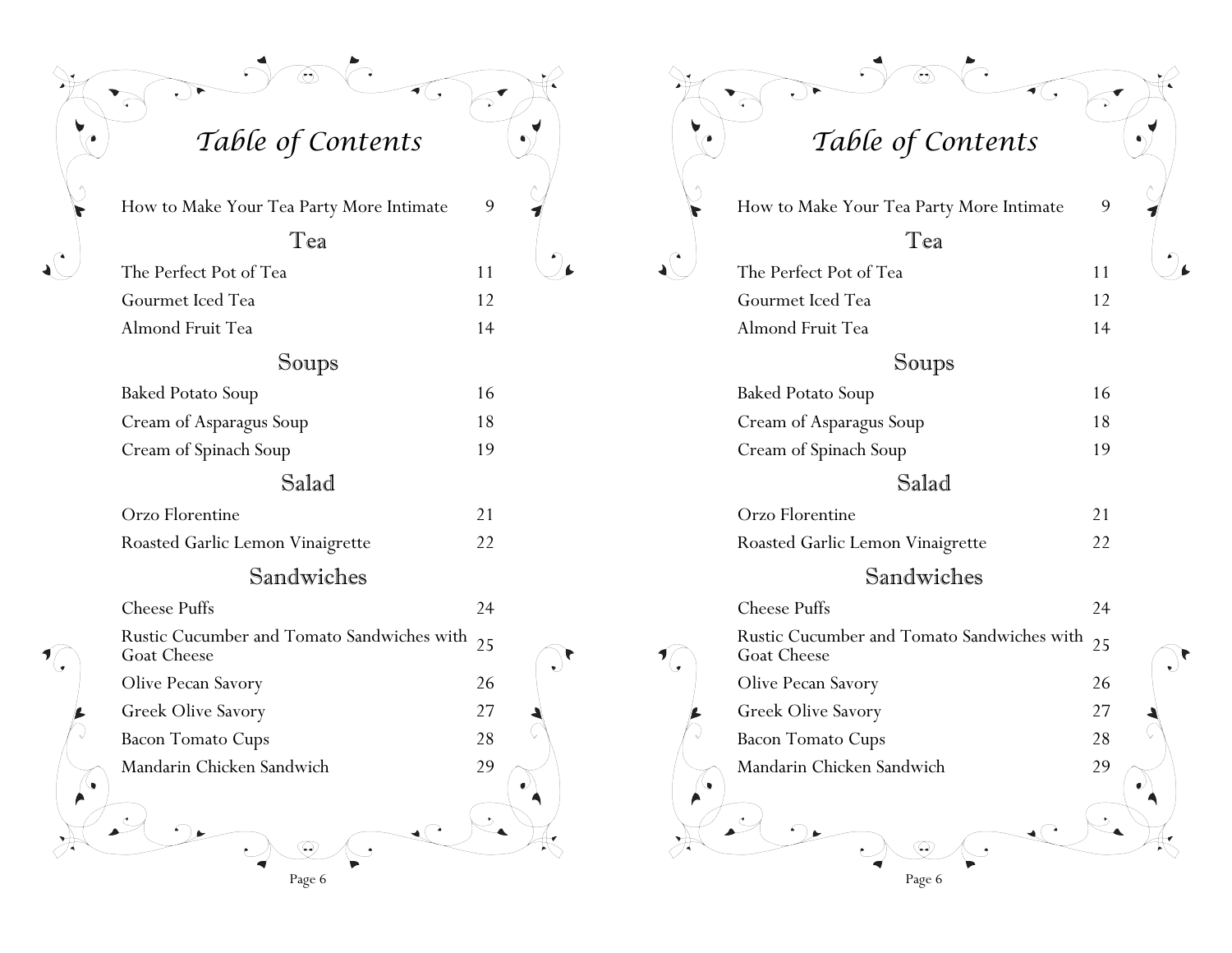## *Table of Contents Continued Table of Contents Continued*

 $\widehat{\mathbb{C}}$ 

 $\sqrt{\sqrt{2}}$ 

 $\triangleright$ 

## Sandwiches

| Smoked Almond Chicken Salad                    | 30 |
|------------------------------------------------|----|
| Jarlsberg Chicken Salad                        | 31 |
| Balsamic Barbecue Chicken Sandwiches           | 32 |
| Balsamic Barbecue Sauce                        | 33 |
| Spinach Olive Ranch Sandwich                   | 34 |
| Ham Salad with Homemade Apricot Preserves      | 35 |
| Connie's Homemade Apricot Preserves            | 36 |
| Roasted Garlic and Herb Cucumber<br>Sandwiches | 37 |

### Desserts

|   | Lazy Peach Pie                            | 39 |  |
|---|-------------------------------------------|----|--|
|   | Pecan Pie Bars                            | 40 |  |
|   | Rum Balls                                 | 41 |  |
|   | Limoncello and Dried Cherry Bread Pudding | 42 |  |
|   | Strawberry Shortcake                      | 43 |  |
|   | Chocolate Almond Macaroon Tea Bars        | 44 |  |
|   | Chocolate Cheese Cake                     | 45 |  |
|   | Peppermint Candy Shortbread               | 47 |  |
|   | Pumpkin Bars                              | 49 |  |
| ò | Homemade Chocolate Pudding                | 50 |  |
|   |                                           |    |  |

Page 7